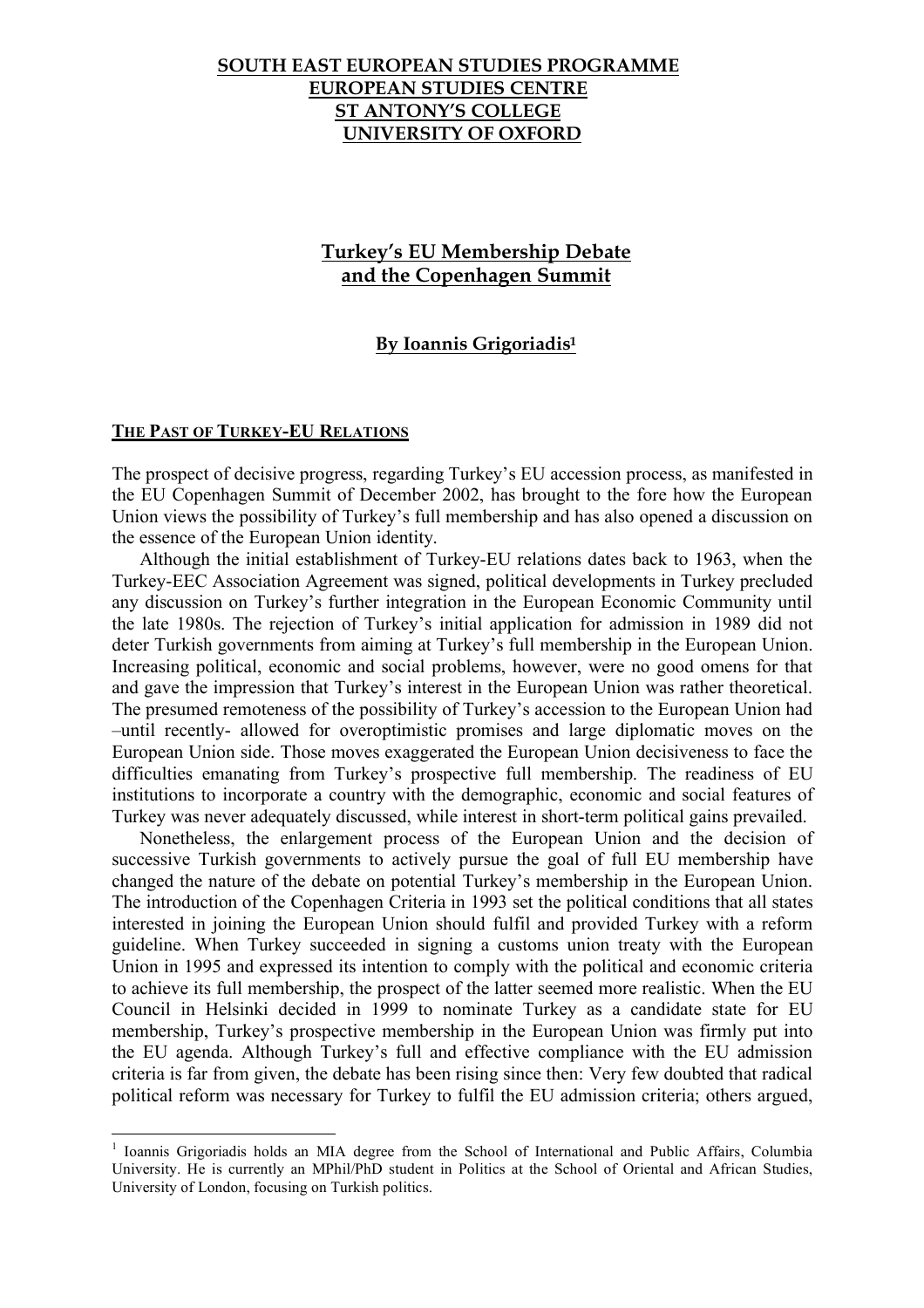however, that even if Turkey fulfilled all the EU admission criteria, it should never become eligible for full membership in the European Union. The prospect of the EU Copenhagen Summit in December 2002, where decisions on the EU enlargement were to be made, led to a more eloquent articulation of views on Turkey's EU membership and the formation of supporter and opponent groups. Both have been characterised by lack of homogeneity as regards views on Turkish and EU identity.

#### **OPPONENTS OF TURKEY'S EU MEMBERSHIP**

The opponents of Turkey's full membership in the European Union can be divided into two major sub-groups, the Euro-federalists and the advocates of the view that Turkey has no European identity. The Euro-federalists oppose Turkey's accession to the European Union, because this would –in effect– impede the development of an internally stronger, more coherent, federal European Union. Given the recent decision to expand the European Union borders toward Eastern Europe, Malta and Cyprus, Euro-federalists view the strengthening of EU institutions, in other words the "deepening" of the European Union, as an issue of absolute priority. The possible integration of a country with the population, territorial size and per capita GDP of Turkey would endanger the functionality of the EU institutions, while the latter would still be struggling to "absorb" the effects of the enlargement decided in 2002.<sup>2</sup> According to that viewpoint, Turkey's membership in the European Union would disturb balances of power sharing, finance and politics, thereby weakening some of the strongest pillars of successful EU policies.<sup>3</sup> Moreover, the planning and implementation of a common European foreign and security policy –already facing difficulties within the European Union– would be further complicated through the accession of a country with special strategic links with the United States. In that sense, Turkey's EU membership could eventually comprise a "Trojan horse", leading to the demise of the European Union project from within. Euro-federalists argue that the European Union should pursue close economic and political partnership and cooperation with Turkey, as with other countries in the periphery of the European Union, such as Russia and the Ukraine. However, this partnership should never lead to full membership in the European Union.

The advocates of the view that Turkey has no European identity base their opposition to Turkey's membership in the European Union on cultural grounds.<sup>4</sup> They argue that the hammering of a common European identity is a prerequisite for the successful conversion of the European Union from a predominantly economic to a predominantly political union. The development of federal structures and institutions requires an increasing identification of European peoples with the emerging European federal state. Europe's Christian culture is viewed as the sole element that could act as cementing factor in the formation of a European identity. The admission of Turkey, a country with a strong and homogeneous Islamic heritage and culture, in the European Union would render any efforts for the development of a European identity based on Christian culture ineffective and, therefore, greatly impede the

 <sup>2</sup> Valery Giscard D'Estaing, "Pour ou Contre l'Adhésion de la Turquie à l'Union Européenne", Interview to *Le Monde*. 9 November 2002

Heinrich August Winkler, "Ehehindernisse: Gegen einen EU-Beitritt der Türkei", *Süddeutsche Zeitung*, 23 November 2002

<sup>4</sup> Ingo Friedrich, "Beitritt der Türkei ändert EU-Charakter", Interview to *Stuttgarter Nachrichten,* 9 January 2003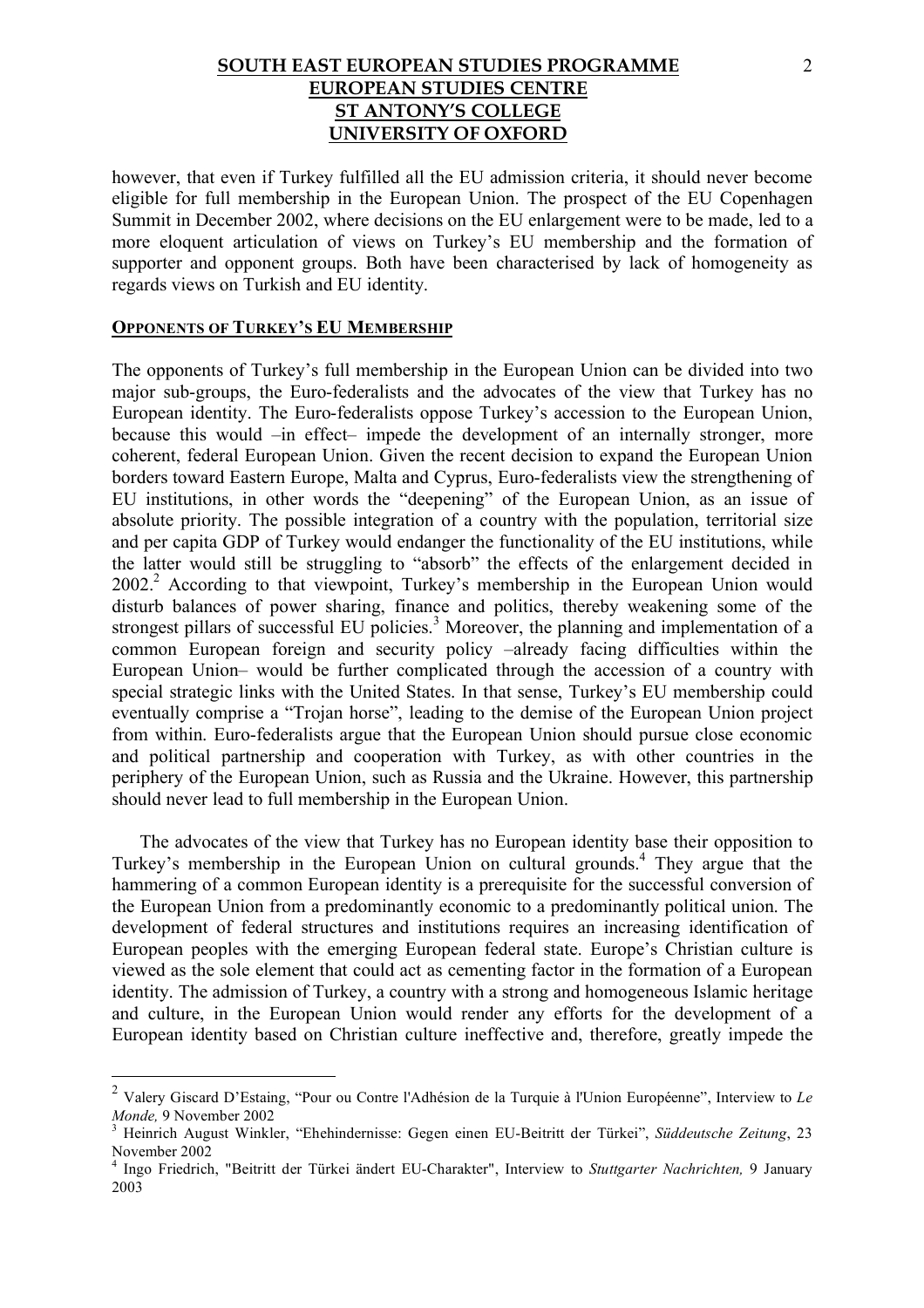development of a common European identity. The European identity project, they stress, will fail, if it is based upon the "moving ground" of multiculturalism and not on what has united the peoples of Europe for the last two millennia.

### **PROPONENTS OF TURKEY'S EU MEMBERSHIP**

The proponents of Turkey's membership in the European Union are also divided to the advocates of a non-federal economy-based European Union (Euro-sceptics) and the champions of the secular and multicultural character of the European Union. Euro-sceptics<sup>5</sup> have traditionally viewed the plans for a politically stronger, federal European Union with suspicion, if not outright hostility. In view of that, they have no reason to share the concerns of Euro-federalists regarding the impact that the potential membership of Turkey would have on the development of a closer European Union. On the contrary, Euro-sceptics, who envision the future European Union as a primarily economic organization regulating an immense, fully integrated, globalised market, heartily support Turkey's accession to the European Union: Turkey is a rapidly developing country with significant natural resources, a growing, young population and a huge potential for European business activities.<sup>6</sup> Its accession to the European Union will help provide the political security climate and legislation improvements necessary for profitable investment and will secure the primacy of European corporations in the Turkish market. Besides, Turkey's accession to the European Union is viewed as an event, which will inevitably hinder further political integration within the European Union, thus guaranteeing the preponderance of the EU economic pillar. Turkey's close strategic alliance to the United States is also considered a factor that could hamper the development of European security policies. Turkey's EU membership would strengthen the group of member states favouring the preservation of the NATO-based security role of the United States in Europe at the expense of the development of exclusively European security and defence policies.

The proponents of the secular, multicultural character of the European Union view Turkey's membership as a unique opportunity for the European Union to prove its tolerant, liberal character. No place should be allowed to religion in European politics, as the political use of religion has historically been proven catastrophic for European peace. The accession of Turkey, a populous Muslim country, which has consistently tried to strengthen its bonds with Europe, would disprove the allegation that the European Union is a "Christian Club" and show that xenophobic views have no place in the political environment of the European Union.<sup>7</sup> Turkey's Islamic culture and heritage is no obstacle for its participation in a union characterised by the preponderance of humanistic and liberal values. Moreover, Turkey's inclusion to the European Union would further manifest the multi-cultural character that Europe already has. $8$  The large numbers of immigrants that have settled in Western Europe since the end of the Second World War have irreversibly altered the monolithic character of European nation-states. The admission of a Muslim country like Turkey will demonstrate that the European Union has not only remained untouched from views with intolerant, racist underpinnings, but can also celebrate its diversity.

 <sup>5</sup>  $<sup>5</sup>$  British politicians and opinion-makers have always had a prominent role within the Euro-sceptic camp.</sup>

Editorial, "Giscard d'Estaing's Blunder", *Financial Times,* 12 November 2002 <sup>7</sup>

Denis MacShane, "Europe must embrace Islam too", *The Observer,* 24 November 2002 <sup>8</sup>

Daniel Cohn-Bendit, "Objection, Monsieur le Président Giscard D'Estaing", *Liberation,* 19 November 2002